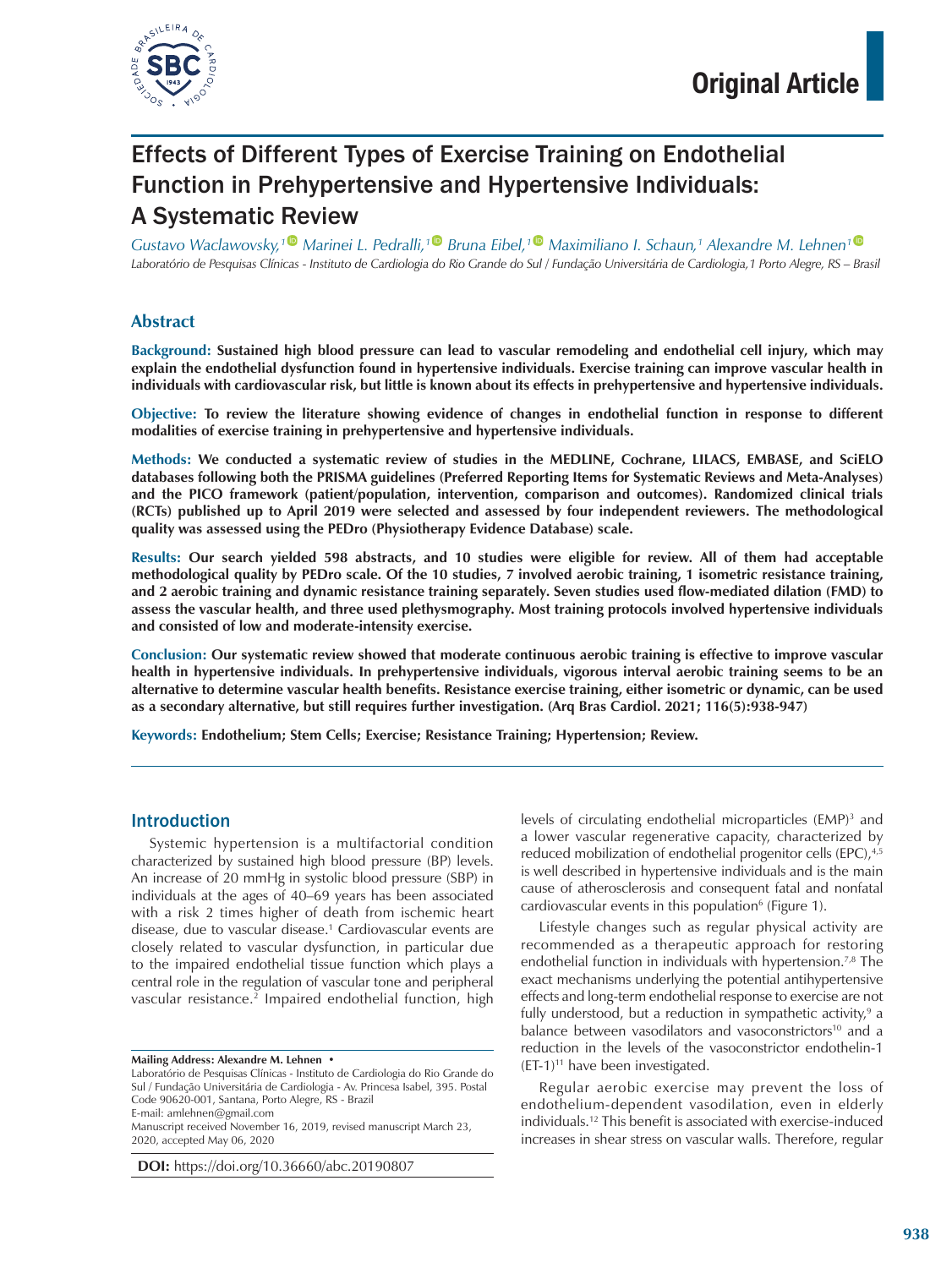

**Figure 1 –** *General integration of reactive oxygen species with atherosclerosis and balance of endothelial injury versus recovery. Panel A-B: Schematic representation of ROS generation induced by inflammatory and vasoconstrictor responses in disease states and unhealthy lifestyle, and its effects on the process of endothelial dysfunction and atherosclerotic plaque formation. NO: nitric oxide; ROCK: Rho kinase associated; SOD, superoxide dismutase; AT1-R: Receptor AT1; NADPH: reduced nicotinamide adenine dinucleotide phosphate; ROS: reactive oxygen species; eNOS: nitric oxide synthase 3; PI3K: Phosphatidylinositol-4,5-bisphosphate 3-kinase; RAS: renin–angiotensin system; MAPK: mitogen-activated protein kinase; Akt: Protein kinase B; NF-κB: nuclear factor kappa B; AP-1: Activator protein 1; VCAM-1: vascular cell adhesion molecule 1; ICAM-1: [Intercellular Adhesion Molecule](https://en.wikipedia.org/wiki/Intercellular_adhesion_molecule) 1; MMP: matrix [metalloproteinases.](https://en.wikipedia.org/wiki/Metalloproteinase) Adapted from Higashi et al (2009) and Sanz and Fayad (2008).*

exercise increases nitric oxide production, induces increased expression of nitric oxide synthase and dilates all types of blood vessels by stimulating soluble guanylate cyclase and increasing cyclic guanosine monophosphate in smooth muscle cells. It also promotes angiogenesis via the vascular endothelial growth factor and induces increased local antioxidant response, which in turn preserves endothelial nitric oxide bioavailability.<sup>13</sup>

A meta-analysis of individuals with several cardiovascular risk factors and/or established cardiovascular disease has demonstrated that aerobic and resistance exercise training can potentially improve endothelium-dependent dilation response.14 Other studies have reported the benefits of regular exercise because it promotes the expression of adhesion molecules, modulation of the inflammatory response<sup>15</sup> and EPC mobilization.16 Yet, this body of evidence comes from studies conducted with highly heterogeneous populations, making it difficult to draw conclusions for the particular population of prehypertensive and hypertensive individuals.

Indeed, our group has published a meta-analysis addressing the effects of exercise training on endothelial function.17 However, only aerobic exercises were included and the outcome was evaluated by flow-mediated dilation (FMD). Thus, the present systematic review has a broader scope as it discusses potential mechanisms involved in the association between exercise training and endothelial function (Figure 2). Given that, similar to the FMD technique, plethysmography is strongly dependent on endothelial nitric oxide<sup>18-20</sup> and, therefore, both techniques are widely used when endothelial function is the outcome of interest. We chose to include plethysmography and resistance exercises that were not addressed in our previous meta-analysis. Thus, we conducted a systematic review of studies showing evidence of the changes in endothelial function in response to different modalities of exercise training in prehypertensive and hypertensive individuals. Then, we examined the evidence on endothelial markers such as EPC mobilization and EMPs.

## Materials and methods

## Selection of studies

This systematic review followed the PRISMA guidelines (Preferred Reporting Items for Systematic Reviews and Meta-Analyses)<sup>21</sup> and it was conducted until April of 2019 by four independent reviewers (G.W., M.I.S. and M.L.P. and B.E.) on the following databases: MEDLINE (accessed via PubMed), Cochrane Central Register of Controlled Trials (Cochrane); *Latin American and Caribbean* Center on *Health Sciences*  Information (LILACS); EMBASE and Scientific Electronic Library Online (SciELO). We set no publication date limits and articles in Portuguese, English or Spanish were eligible for inclusion.

The set of search terms *exercise, systemic hypertension* and *endothelium* was used to searching for studies in the Cochrane, LILACS, EMBASE and SciELO databases. For MEDLINE search, we used three different sets of MeSH descriptors (Figure 3). To increase the precision and the sensitivity of our search of study designs (Randomized Controlled Trial, RCTs) in MEDLINE database, we added the search terms for RCTs (Figure 3).<sup>22</sup> Besides, we used the PICO strategy<sup>21</sup> (patient/ population, intervention, comparison and outcomes) for inclusion of studies.

The four reviewers undertook the selection of the studies, and independently reviewed titles and abstracts. When abstracts did not provide sufficient information, they performed a full reading of the articles. Reviewers solved any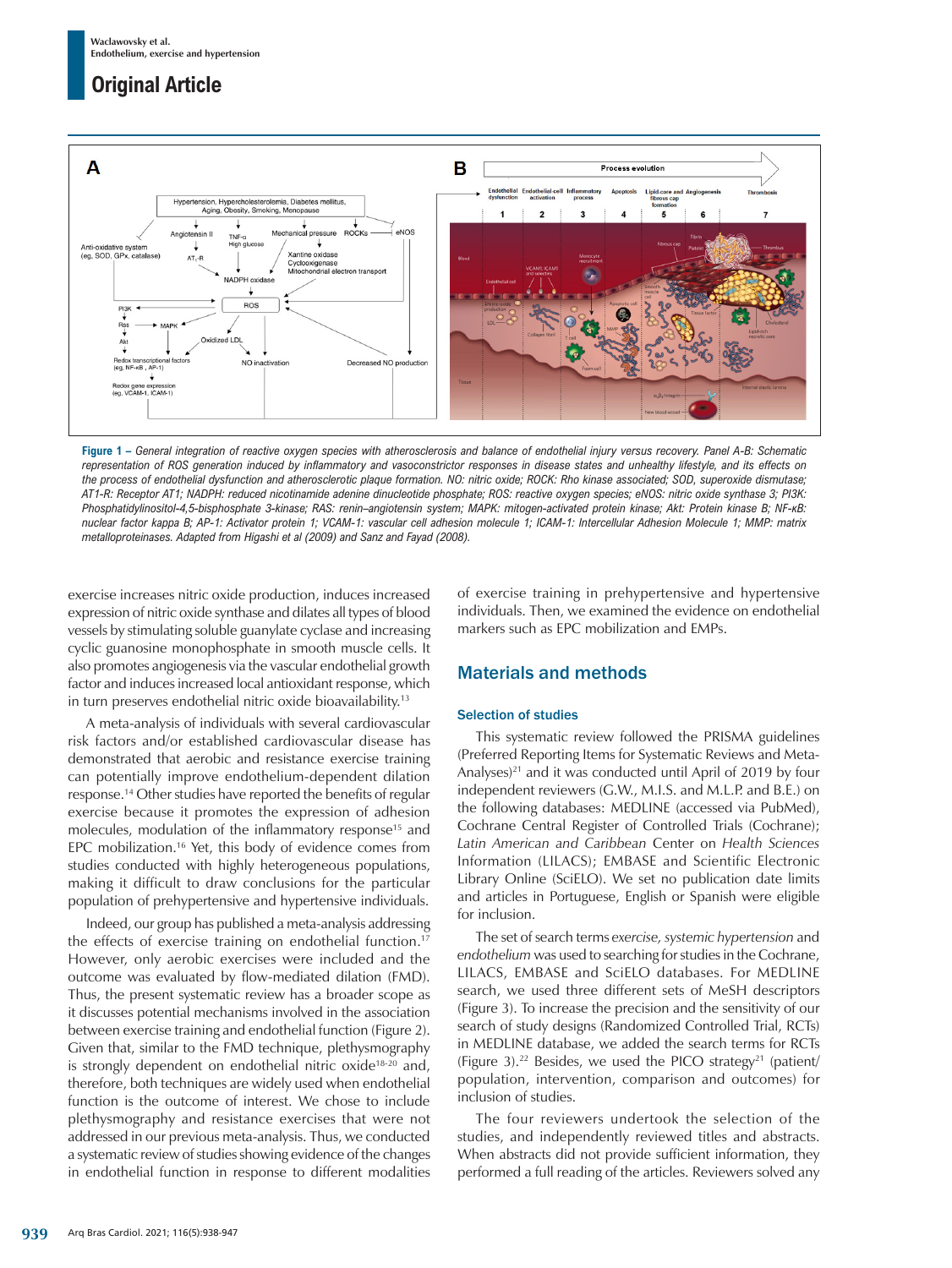

**Figure 2 –** *Panel A-B: Hypothesis of the adaptative process modulated by physical training to restore the damage/repair balance of the endothelial tissue and the maintenance of its vasomotor function.*

*discrepancies by consensus; any disagreements on* the inclusion criteria were settled by other reviewer (A.M.L.). Information about the number of articles involving aerobic, resistance and combined training as well as exercise intensities and techniques used to measure endothelial function were set by prehypertension and hypertension groups.

#### Inclusion and exclusion criteria

The inclusion criteria were: (a) adults aged 18 or more; (b) individuals with prehypertension or systemic hypertension; (c) regular exercise training as part of the intervention protocol; (d) mobilization of EPCs or EMP counts as study outcomes; (e) endothelial assessment by FMD or plethysmography, number of EPCs measured by flow cytometry or cell culture and number of EMPs measured by flow cytometry.

Studies on drug interventions, dietary interventions or a single exercise session were excluded, as well as studies involving animals, children/adolescents, and only normotensive individuals; non-randomized clinical trials; duplicate publications. Studies with individuals with metabolic diseases and cardiovascular diseases other than hypertension were also excluded.

Quality assessment of the studies was based on the Physiotherapy Evidence Database (PEDro) scale<sup>23</sup> (Table 1S, supplemental material).

#### Statistical analysis

All data were tabulated as categorical variables in Microsoft Excel and a descriptive analysis using SPSS for Windows, version 24 (Chicago, IL), was performed by one of the investigators (G.W.).

## **Results**

This systematic review aimed to evaluate any evidence of changes in endothelial function in response to aerobic, resistance and combined exercise training (pre- vs. posttraining) in prehypertensive and hypertensive individuals. We found in our search 598 abstracts (297 in MEDLINE; 43 in Cochrane; 47 in LILACS; 200 in EMBASE; and 11 in SciELO). All titles and abstracts were reviewed and then 46 articles were fully read and reviewed for their eligibility. Ten articles were selected for review (Figure 4).

Among the ten studies, four scored 7 points, other four scored 6 points and only two studies scored 5 points in PEDro scale. However, it is important to highlight that the blinding intervention (exercise training) was not provided because it is not applicable in this kind of intervention. Thus, we considered all the included studies as of acceptable quality according to PEDro scale.

Table 2S (supplemental material) shows detailed information of the studies reviewed. Briefly, of the ten studies selected, seven involved aerobic training, one addressed isometric resistance training, two aerobic training and dynamic resistance training separately, and none involved the combination of aerobic and resistance exercise in the same session (combined training). Of these, only three studies compared the effects of different types of exercise training on endothelial function (continuous *versus* interval training; dynamic resistance *versus* interval training). The sample size ranged from 16 to 155, for a total of 519 prehypertensive and hypertensive individuals.

Of the studies selected, blood samples were analyzed for markers of vascular health in only two of them. EPCs and EMP were not measured in any RCTs with prehypertensive or hypertensive individuals. Endothelial vasomotor function was assessed by FMD (flow-mediated dilation of the brachial artery assessed by ultrasound) in seven studies and plethysmography (total vasodilation of the forearm or calf captured by local strain-gauge flow measurements) in three studies (a detailed description of plethysmography can be seen in Bystrom et al.<sup>24</sup> and Waclawovsky et al.<sup>25</sup>).

According to the American College of Sports Medicine's exercise intensity classification,<sup>26</sup> low-intensity aerobic training was examined in three studies, moderate exercise in four studies and vigorous exercise in three studies. For isometric resistance training, we selected only one study of low-intensity isometric training. For dynamic resistance training, moderate intensity was examined in two studies, while low and vigorous training in none of them.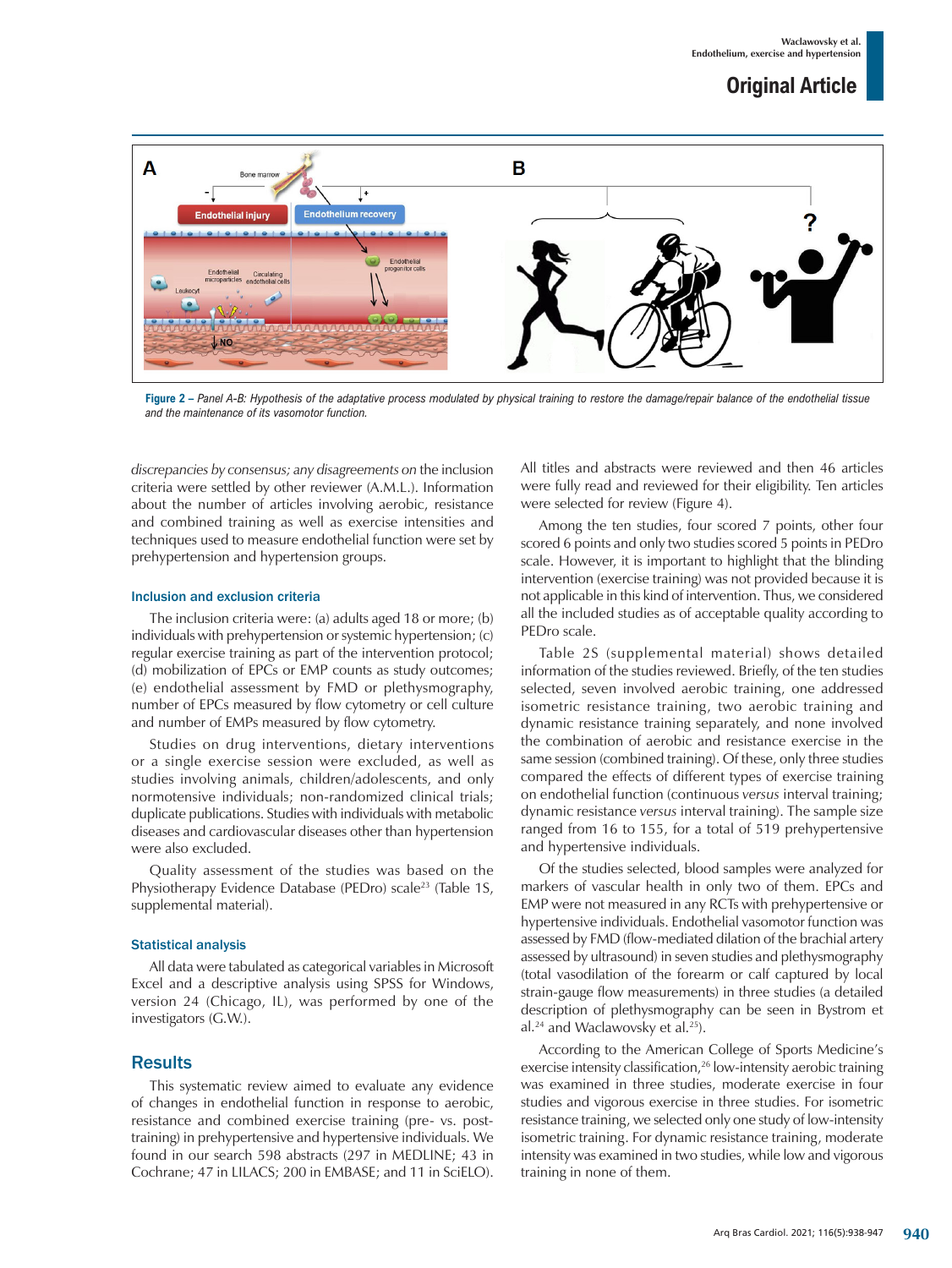**Exercise training:**(exercise OR exercises, isometric OR isometric exercises OR warm-up exercise OR exercise, warm-up OR exercises, warm-up OR warm up exercise OR warm-up exercises OR exercise, aerobic OR aerobic exercises OR exercises, aerobic OR aerobic exercise OR endurance, physical OR endurance, physical OR physical endurance OR training, resistance OR strength training OR training, strength OR weight-lifting OR strengthening program OR strengthening program, weight-lifting OR strengthening programs, weight-lifting OR weight lifting strengthening program OR weight-lifting strengthening programs OR weight-lifting exercise program OR exercise program, weight-lifting OR exercise programs, weight-lifting OR weight lifting exercise program OR weight-lifting exercise programs OR weight-bearing strengthening program OR strengthening program, weight-bearing OR strengthening programs, weight-bearing OR weight bearing strengthening program OR weight-bearing strengthening programs OR weight-bearing exercise program OR exercise program, weight-bearing OR exercise programs, weight-bearing OR weight bearing exercise program OR weight-bearing exercise programs OR activities, motor OR activity, motor OR motor activities OR physical activity OR activities, physical OR activity, physical OR physical activities OR locomotor activity OR activities, locomotor OR activity, locomotor OR locomotor activities OR exercise tests OR test, exercise OR tests, exercise OR stress test OR stress tests OR test, stress OR tests, stress OR treadmill test OR test, treadmill OR tests, treadmill OR treadmill tests OR step test OR step tests OR test, step OR tests, step OR arm ergometry test OR arm ergometry tests OR ergometry test, arm OR ergometry tests, arm OR test, arm ergometry OR tests, arm ergometry OR bicycle ergometry test OR bicycle ergometry tests OR ergometry test, bicycle OR ergometry tests, bicycle OR test, bicycle ergometry OR tests, bicycle ergometry) AND

Systemic hypertension: (blood pressure, high OR blood pressures, high OR high blood pressure OR high blood pressures OR hypertension OR pre-hypertension OR pre hypertension OR prehypertension) AND

Endothelium: (vascular endothelium OR endothelium, vascular OR vascular endothelium OR capillary endothelium OR capillary endothelium OR endothelium, capillary OR endothelium, capillary OR endothelial progenitor cell OR endothelial progenitor OR cell, endothelial OR cells, endothelium endothelial cells OR endothelial progenitor OR vascular endothelial cells OR cell, vascular endothelial OR cells, vascular endothelial OR endothelial cell, vascular OR endothelial cells, vascular OR vascular endothelial cell OR capillary endothelial cells OR capillary endothelial cell or cell, capillary endothelial OR cells, capillary endothelial OR endothelial cell, capillary OR endothelial cells, capillary OR Cell Derived Microparticles OR Cell-Derived Microparticle OR Microparticle, Cell-Derived OR Microparticles, Cell-Derived OR Microparticles, Cell Derived OR Cell Membrane Microparticles OR Cell Membrane Microparticle OR Membrane Microparticle, Cell OR Membrane Microparticles, Cell OR Microparticle, Cell Membrane OR Microparticles, Cell Membrane OR Circulating Cell-Derived Microparticles OR Cell-Derived Microparticle, Circulating OR Cell-Derived Microparticles, Circulating OR Circulating Cell Derived Microparticles OR Circulating Cell-Derived Microparticle OR Microparticle, Circulating Cell-Derived OR Microparticles, Circulating Cell-Derived ORvasorelaxation OR vasodilatation OR vascular endothelium-dependent relaxation OR endothelium-dependent relaxation, vascular OR relaxation, vascular endothelium-dependent OR vascular endothelium dependent relaxation OR Inperemia OR reactive Inperemia OR Inperemia, reactive OR Inperemia, reactive OR reactive Inyperemia OR active Inyperemia OR Inyperemia, active OR arterial Inyperemia OR Inyperemia, arterial OR venous engorgement OR engorgement, venous OR venous congestion OR congestion, venous OR passive hyperemia OR hyperemia, passive OR flow-mediated dilation).

Randomized controlled trial:randomized controlled trial[pt]OR controlled clinical trial[pt] OR randomized controlled trials[mh] OR random allocation[mh] OR double-blind method[mh] OR singleblind method[mh] OR clinical trial[pt] OR clinical trials[mh] OR ("clinical trial"[tw]) OR ((singl\*[tw] OR doubl\*[tw] OR trebl\*[tw] OR tripl\*[tw]) AND (mask\*[tw] OR blind\*[tw])) OR ("latin square"[tw]) OR placebos[mh] OR placebo\*[tw] OR random\*[tw] OR research design[mh:noexp] OR follow-up studies[mh] OR prospective studies[mh] OR cross-over studies[mh] OR control\*[tw] OR prospectiv\*[tw]  $OR$  volunteer  $\frac{k}{h}$ tw].

**Figure 3 –** *MeSH (Medical Subject Headings for PubMed) descriptors for MEDLINE search.*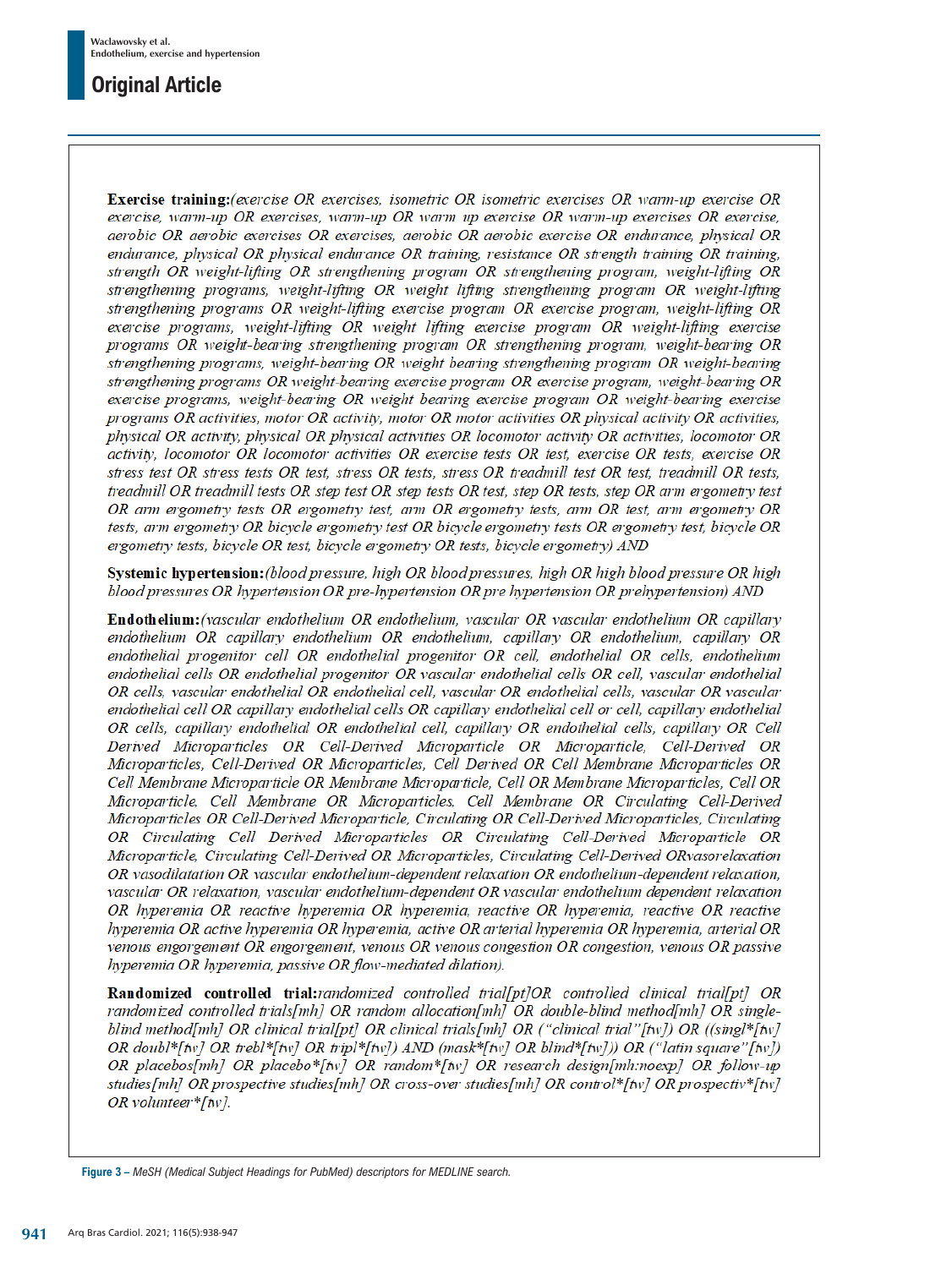

**Figure 4 –** *Flowchart of the selection of randomized controlled trials included in this systematic review.*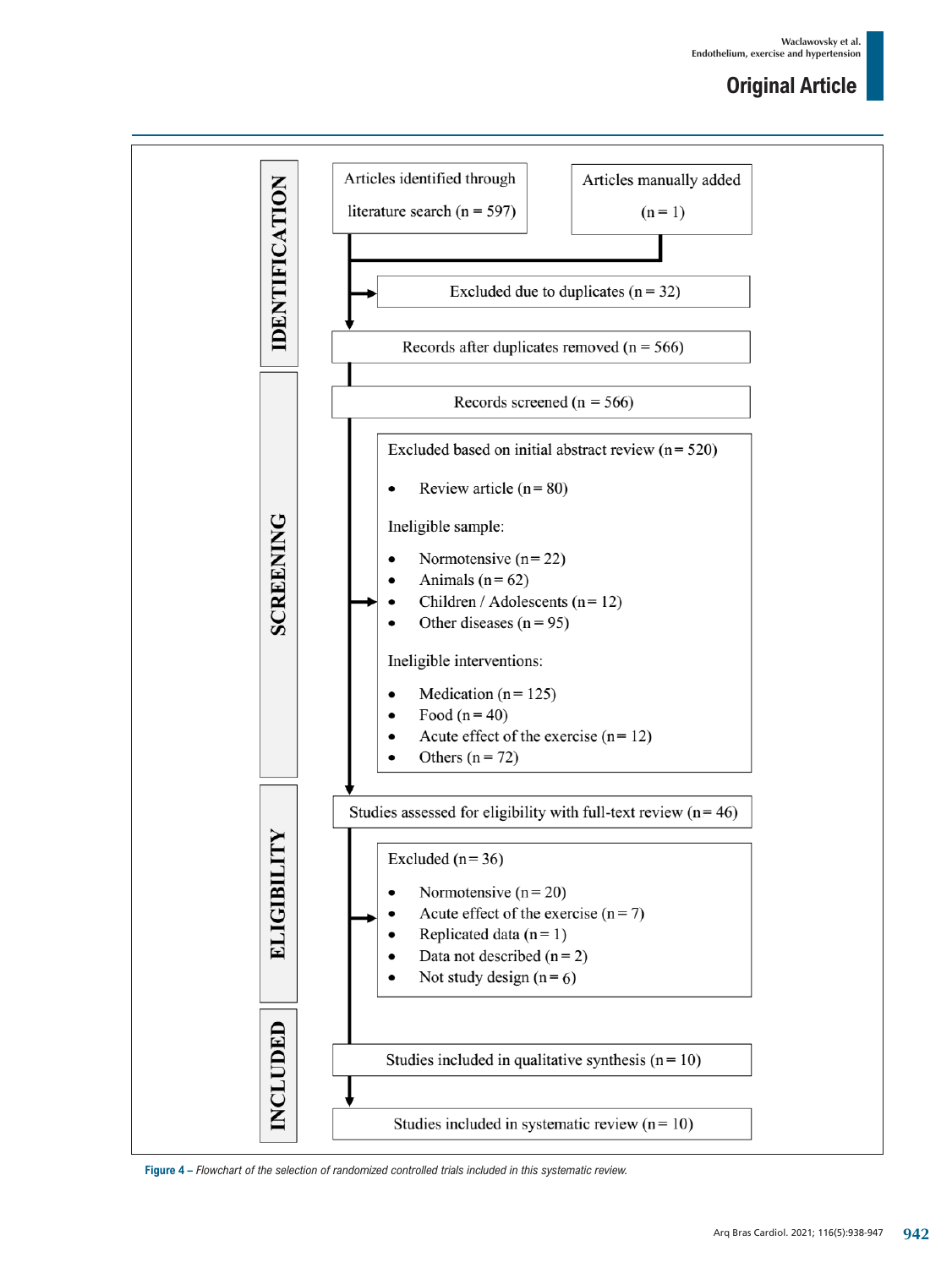The duration of exercise training was most often 12 weeks (six studies), followed by 8 weeks (three studies), and 24 weeks (one study). The number of training sessions varied: 3 times a week (seven studies); 4 times a week (one studies); and 5 or more times a week (two studies).

## **Discussion**

This systematic review aimed to evaluate any evidence of changes in endothelial function in response to different modalities of exercise training in prehypertensive and hypertensive individuals. The results showed that continuous aerobic training at moderate intensity (50% VO $_2$ max), for 30-40 minutes per session at least 3 times a week appears to be the most appropriate intervention to improve endotheliumdependent vasodilation in hypertensive individuals. In prehypertensive individuals, vigorous aerobic interval training (3 min/walking and 2 min/running; 65% and 85% HRmax), 45 minutes per session 3 times a week seems to be an alternative to determine vascular health benefits. Regarding resistance training, we found an RCT reporting the effects of low-intensity isometric resistance training (30% of maximal effort, 4 times for 2 min, 3 times a week) on endothelial function in hypertensive individuals; and dynamic resistance training at moderate intensity (8 exercises, 60 min/session, 3 times a week, 2x8-12 repetitions until local muscle fatigue) was examined in two studies in prehypertensive individuals. Based on the RCTs involving isometric training assessed, we can speculate that training at low intensity can improve localized endothelial function. As for dynamic resistance training, it could be an alternative to improve endothelial function in prehypertensive individuals when performed at moderate intensity.

## Aerobic training

Westhoff et al.<sup>27</sup> developed a low-intensity aerobic exercise training protocol (sessions 2 times a week for 12 weeks) using upper limb cycle ergometer to assess vascular response in patients with hypertension and found no improvement in endothelium-dependent vasodilation of arm vessels. One explanation may be exercise intensity: blood lactate was 2.0 mmol/L, which is a near resting level. The association with exercise intensity is further supported by the fact that individuals with stage I-II hypertension showed improvement of endothelium-dependent vasodilation of arm vessels after aerobic training at near-maximum-intensity exercise.<sup>28</sup> In addition to low-intensity exercise in this study, the use of betablockers may have caused systolic volume and cardiac output decrease and reduced shear stress-mediated NO release from endothelial cells, causing therefore less vasodilation.<sup>29</sup>

The intensity of aerobic exercise appears to influence vasomotor response in hypertensive individuals. Aerobic training for an hour on a stationary bike 3 times a week for 6 months at moderate intensity (50% HRreserve) was proven to increase plasma NO levels in hypertensive women.<sup>30</sup> Molmen-Hansen et al.<sup>28</sup> reported that a 3-month aerobic training improved endothelium-dependent vasodilation of arm vessels in hypertensive individuals only at high-intensities (alternating exercise at 60–70% and 90–95% HRmax). It raises the question of which other factors besides increased NO levels may contribute to the improvement of vasomotor function in response to aerobic training in hypertensive individuals.

Hypertension is associated with increased sympathetic activity that is enhanced during exercise. In normotensive individuals, exercise causes an attenuation of sympathetic activity in the active muscles with consequent local vasodilation.31 This late local vasodilation is parallel to the increasing intensity of muscular work, and this phenomenon involves changes in muscle metabolites and other substances to reduce vascular response to the activation of α-adrenergic receptors involved in the regulation of vascular tone.<sup>32</sup> On the other hand, this mechanism is attenuated in hypertensive individuals,<sup>31</sup> and along with increased arterial stiffness, it leads to reduced blood flow and shear stress during exercise.<sup>33</sup> These factors may act together, precluding improvements in vasomotor capacity in hypertensive individuals following aerobic exercise in moderate or close to moderate intensity, even with preserved NO synthesis.30

Interval training appears to benefit vascular health in prehypertensive individuals. As it was demonstrated by Beck et al.,34 an exercise training program consisting of walking for 3 minutes at moderate intensity alternated with running for 2 minutes at vigorous intensity (alternating exercise at 65–85% HRmax) 3 times a week for 8 weeks may increase endothelialdependent vasodilation in prehypertensive young.<sup>35</sup>

Contrary to the body of evidence on high-intensity exercise, some studies reported improvements in endotheliumdependent vasodilation of arm vessels in hypertensive elderly patients after 12 weeks of low-intensity aerobic training (blood lactate level ≤2.5 mmol/L).36,37 However, an important factor affecting the improvement of endothelial function following aerobic training in individuals with hypertension is endothelial dysfunction, i.e., endothelium-dependent vasodilation assessed by FMD lower than 5.5%.<sup>38</sup> Thus, the variation of results from studies involving aerobic exercise at low-and moderate-intensity may also be explained by baseline endothelial dysfunction in participants.

Vascular health in hypertensive individuals in response to aerobic training may be influenced by their lipid profile. In two studies, Higashi et al demonstrated that a 3-month training consisting of unsupervised walking 5–7 times a week at moderate intensity (50%  $VO<sub>2</sub>$ max) for 30 minutes improved vasodilation of forearm vessels in untreated hypertensive individuals.39,40 Interestingly, the improvement in vasodilation of forearm vessels was negatively correlated with LDL-cholesterol levels. Thus, since hypertension is commonly associated with low HDL and high LDL levels, failure to modify the lipid profile in this population may contribute to unsatisfactory improvement in endothelial function.

Circulating levels of EMPs in peripheral blood are associated with endothelial integrity. EMPs are small membrane vesicles that are released from endothelial cells in response to cell activation, injury and apoptosis. The major cell surface markers include CD144+, CD31+/CD41-, CD31+/CD42b-, CD31+/ Annexin  $V+$  and CD62E.<sup>41</sup> EMPs have been associated with the Framingham risk score,<sup>3</sup> hypertension,<sup>42</sup> among other conditions. While studying Afro-Americans, Feairheller et al.<sup>43</sup> investigated the effects of vigorous aerobic training (up 65%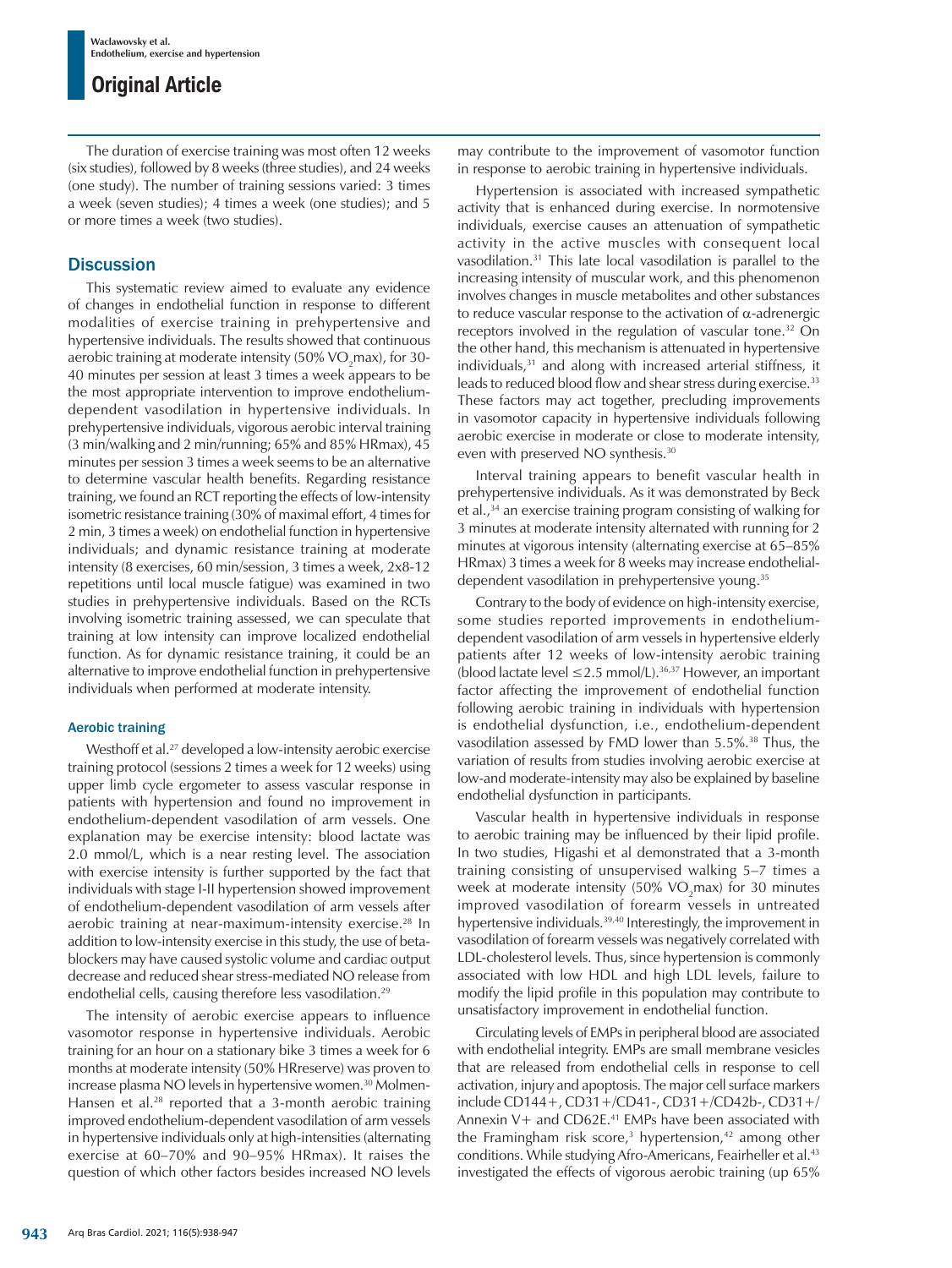VO<sub>2</sub>max) for 6 months.<sup>43</sup> They reported that FMD increased by 60% and plasma NO levels increased by 77% along with a 50% reduction in EMP counts. However, of the 25 individuals of the sample, 10 were normotensives, 9 prehypertensives and only 7 were hypertensives, making it difficult to extrapolate the data to all three populations. It appears that exercise-induced shear stress can preserve endothelial function through a mechanism that potentiates metabolic functions of vascular cells.

The balance between endothelial injury and repair is the most significant event in the pathogenesis of atherosclerosis. EPCs play an important role in repairing injured endothelial cells and maintaining endothelial integrity. A low number of EPCs expressing the phenotype  $CD34+/KDR+$  is predictive of cardiovascular events and death<sup>44</sup> and low levels of EPCs expressing the CD34+/KDR+/CD45dim phenotype is a strong predictor of atherosclerotic disease progression.4 It is well established that hypertensive individuals have low numbers of functioning EPCs.<sup>5</sup> In turn, aerobic training increases the levels of EPCs in patients with cardiovascular risk or established cardiovascular disease,<sup>45</sup> balancing out endothelial injury and repair. However, we did not find any studies associating aerobic training and EPCs in prehypertensive and hypertensive individuals. Further investigations are required on this subject.

#### Resistance training

To date, one RCT has reported the results of isometric resistance training on endothelial function in hypertensive individuals. They assessed endothelium-dependent vasodilation of arm vessels in hypertensive individuals following unilateral and bilateral isometric handgrip training.46 Interestingly, endothelium-dependent vasodilation improved in the trained arm only (trained arm FMD increased from 2.4 to 6.6%,  $p < 0.001$ ; with no change observed in untrained arm).<sup>46</sup> It can thus be assumed that a greater muscle mass subjected to training is required to achieve global endothelial function benefits in this population. It is important to emphasize that most of the included articles performed the FMD technique from Corretti et al.,<sup>47</sup> even those published after 2011, a period in which the technique was already updated. This allows us to question how the current technique, which is more accurate, could alter vascular results found, optimizing them.

Beck et al.<sup>34</sup> examined the effects of dynamic resistance training in prehypertensive individuals. They found that onehour training, 3 times a week for 2 months consisting of 2x8 to 12 maximum repetitions (moderate intensity) increased endothelium-dependent vasodilatation of arm vessels and reduced ET-1 levels. This same protocol was repeated to assess vascular function in the upper and lower limbs by venous occlusion plethysmography.35 They found improved vasodilation of forearm and leg vessels as well as improved oxidant-antioxidant balance at the end of the 2-month training. Increased endothelium-dependent vasodilation may be explained by the mechanical occlusion of vessels during exercise that causes continuous ischemia and reperfusion periods in the trained limbs, increases shear stress and leads to local endothelial adaptive changes that chronically increase vasodilatory capacity.<sup>33</sup> Another possible explanation is increased blood flow to the trained muscles. This redistribution of blood flow during exercise increases systolic antegrade and diastolic retrograde blood flow that may induce increased shear stress in the vessels of the untrained limbs.29 Contrasting with resistance exercise, aerobic exercise continuously increases blood flow, which may lead to increased shear stress<sup>48</sup> and greater exercise-induced vascular adaptations when compared to other modalities. However, improvements in endothelial function in untrained limbs appear to be similar in healthy young individuals and individuals with type 1 diabetes after an exercise session consisting of both aerobic and resistance training with similar duration, intensity and muscle groups trained.25 This finding raises the possibility that these variables may have impacted the results and could explain inconsistencies among the studies.

We did not find any studies involving isometric or dynamic resistance training that measured EMPs and EPCs in prehypertensive and hypertensive individuals. It requires further investigation.

The study has some limitations that need to be considered. Different aerobic training strategies (brisk walking, cycling and treadmill), participant ages and intervention times assessed in the RCTs make it difficult to infer the effect of each factor on endothelial function. Given the limited body of evidence for resistance training, further investigation is needed so we can delineate the improvement effects on endothelial function in individuals with altered blood pressure, as these are so far speculative.

## **Conclusion**

In the studies included in our systematic review, moderate intensity aerobic training for 30–40 minutes/session and at least 3 times a week is effective to improve endothelial function in hypertensive individuals. In prehypertensive individuals, the vigorous intensity interval aerobic training, 45 minutes/ session and 3 times a week seems to be an alternative to determine vascular health benefits. As a perspective, resistance exercise training, either isometric or dynamic, could be used as a secondary strategy to improve endothelial function in individuals with altered blood pressure measurements. With regard to EPCs and EMPs data, no studies involving isometric or dynamic resistance training had measured EMPs and EPCs in prehypertensive and hypertensive individuals.

## Author contributions

Conception and design of the research, Writing of the manuscript and Critical revision of the manuscript for intellectual content: Waclawovsky G, Schaun MI, Lehnen AM; Data acquisition: Waclawovsky G, Pedralli ML, Eibel B, Schaun MI; Analysis and interpretation of the data: Waclawovsky G, Pedralli ML, Eibel B, Schaun MI, Lehnen AM.

#### **Potential Conflict of Interest**

The authors report no conflict of interest concerning the materials and methods used in this study or the findings specified in this paper.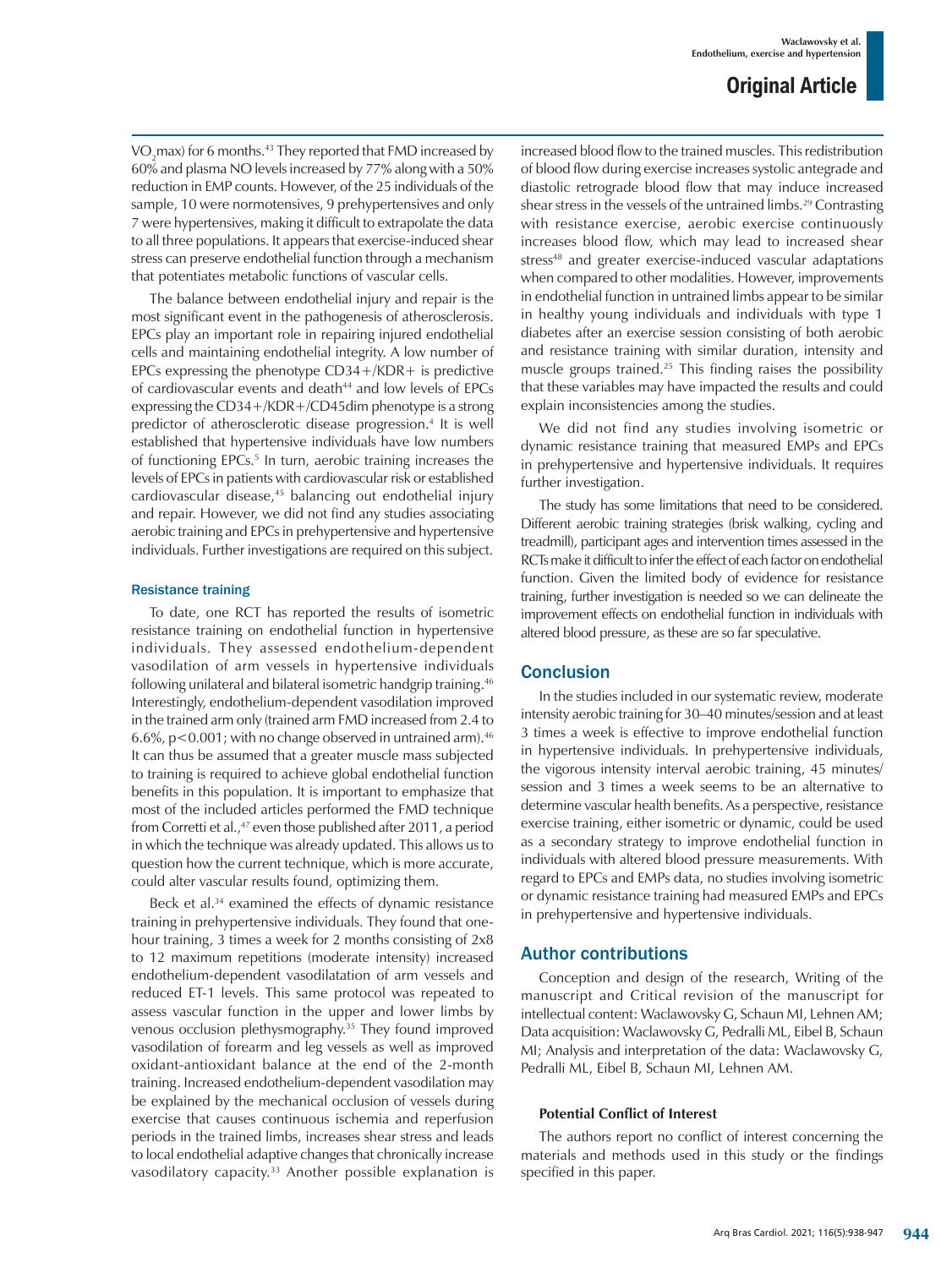### **Sources of Funding**

There was no external funding source for this study.

## **Study Association**

This article is part of the thesis of Doctoral submitted by Gustavo Waclawovsky, from Instituto de Cardiologia do Rio Grande do Sul/Fundação Universitária de Cardiologia.

## **References**

- 1. Lewington S, Clarke R, Qizilbash N, Peto R, Collins R, Collaboration PS. Age-specific relevance of usual blood pressure to vascular mortality: a metaanalysis of individual data for one million adults in 61 prospective studies. Lancet. 2002; 360(9349): 1903-13.
- 2. Furchgott RF, Vanhoutte PM. Endothelium-derived relaxing and contracting factors. FASEB J. 1989; 3(9): 2007-18.
- 3. Amabile N, Cheng S, Renard JM, Larson MG, Ghorbani A, McCabe E et al. Association of circulating endothelial microparticles with cardiometabolic risk factors in the Framingham Heart Study. Eur Heart J .2014; 35(42): 2972-9.
- 4. Schmidt-Lucke C, Fichtlscherer S, Aicher A, Tschöpe C, Schultheiss HP, Zeiher AM et al. Quantification of circulating endothelial progenitor cells using the modified ISHAGE protocol. PLoS One. 2010; 5(11): e13790.
- 5. Skrzypkowska M, Myśliwska J, Słomiński B, Siebert J, Gutknecht P, Ryba-Stanisławowska M. Quantitative and functional characteristics of endothelial progenitor cells in newly diagnosed hypertensive patients. J Hum Hypertens. 2014.
- 6. Shimbo D, Muntner P, Mann D, Viera AJ, Homma S, Polak JF et al. Endothelial dysfunction and the risk of hypertension: the multi-ethnic study of atherosclerosis. Hypertension. 2010; 55(5): 1210-6.
- 7. Mancia G, Fagard R, Narkiewicz K, Redon J, Zanchetti A, Böhm M et al. 2013 ESH/ESC guidelines for the management of arterial hypertension: the Task Force for the Management of Arterial Hypertension of the European Society of Hypertension (ESH) and of the European Society of Cardiology (ESC). Eur Heart J. 2013; 34(28): 2159-219.
- James PA, Oparil S, Carter BL, Cushman WC, Dennison-Himmelfarb C, Handler J et al. 2014 evidence-based guideline for the management of high blood pressure in adults: report from the panel members appointed to the Eighth Joint National Committee (JNC 8). JAMA. 2014; 311(5): 507-20.
- 9. Martinez DG, Nicolau JC, Lage RL, Toschi-Dias E, de Matos LD, Alves MJ et al. Effects of long-term exercise training on autonomic control in myocardial infarction patients. Hypertension. 2011; 58(6): 1049-56.
- 10. Hansen AH, Nyberg M, Bangsbo J, Saltin B, Hellsten Y. Exercise training alters the balance between vasoactive compounds in skeletal muscle of individuals with essential hypertension. Hypertension. 2011; 58(5): 943-9.
- 11. Nyberg M, Mortensen SP, Hellsten Y. Physical activity opposes the age-related increase in skeletal muscle and plasma endothelin-1 levels and normalizes plasma endothelin-1 levels in individuals with essential hypertension. Acta Physiol (Oxf). 2013; 207(3): 524-35.
- 12. DeSouza CA, Shapiro LF, Clevenger CM, Dinenno FA, Monahan KD, Tanaka H et al. Regular aerobic exercise prevents and restores age-related declines in endothelium-dependent vasodilation in healthy men. Circulation. 2000; 102(12): 1351-7.
- 13. Higashi Y, Yoshizumi M. Exercise and endothelial function: role of endothelium-derived nitric oxide and oxidative stress in healthy subjects and hypertensive patients. Pharmacol Ther. 2004; 102(1): 87-96.
- 14. Ashor AW, Lara J, Siervo M, Celis-Morales C, Oggioni C, Jakovljevic DG et al. Exercise modalities and endothelial function: a systematic review and dose-response meta-analysis of randomized controlled trials. Sports Med. 2015; 45(2): 279-96.

## **Ethics approval and consent to participate**

This article does not contain any studies with human participants or animals performed by any of the authors.

- 15. Palmefors H, DuttaRoy S, Rundqvist B, Börjesson M. The effect of physical activity or exercise on key biomarkers in atherosclerosis--a systematic review. Atherosclerosis. 2014; 235(1): 150-61.
- 16. Volaklis KA, Tokmakidis SP, Halle M. Acute and chronic effects of exercise on circulating endothelial progenitor cells in healthy and diseased patients. Clin Res Cardiol. 2013; 102(4): 249-57.
- 17. Pedralli ML, Eibel B, Waclawovsky G, Schaun MI, Nisa-Castro-Neto W, Umpierre D et al. Effects of exercise training on endothelial function in individuals with hypertension: a systematic review with meta-analysis. J Am Soc Hypertens. 2018; 12(12): e65-e75.
- 18. Green DJ, Jones H, Thijssen D, Cable NT, Atkinson G. Flow-mediated dilation and cardiovascular event prediction: does nitric oxide matter? Hypertension .2011; 57(3): 363-9.
- 19. Gilligan DM, Panza JA, Kilcoyne CM, Waclawiw MA, Casino PR, Quyyumi AA. Contribution of endothelium-derived nitric oxide to exercise-induced vasodilation. Circulation. 1994; 90(6): 2853-8.
- 20. Dyke CK, Proctor DN, Dietz NM, Joyner MJ. Role of nitric oxide in exercise hyperaemia during prolonged rhythmic handgripping in humans. J Physiol. 1995; 488 ( Pt 1): 259-65.
- 21. Moher D, Liberati A, Tetzlaff J, Altman DG, Group P. Preferred reporting items for systematic reviews and meta-analyses: the PRISMA statement. PLoS Med. 2009; 6(7): e1000097.
- 22. Robinson KA, Dickersin K. Development of a highly sensitive search strategy for the retrieval of reports of controlled trials using PubMed. Int J Epidemiol .2002; 31(1): 150-3.
- 23. Maher CG, Sherrington C, Herbert RD, Moseley AM, Elkins M. Reliability of the PEDro scale for rating quality of randomized controlled trials. Phys Ther. 2003; 83(8): 713-21.
- 24. Bystrom S, Jensen B, Jensen-Urstad M, Lindblad LE, Kilbom A. Ultrasound-Doppler technique for monitoring blood flow in the brachial artery compared with occlusion plethysmography of the forearm. Scand J Clin Lab Invest. 1998; 58(7): 569-76.
- 25. Waclawovsky G, Umpierre D, Figueira FR, de Lima ES, Alegretti AP, Schneider L et al. Exercise on Progenitor Cells in Healthy Subjects and Patients with Type 1 Diabetes. Med Sci Sports Exerc. 2016; 48(2): 190-9.
- 26. Garber CE, Blissmer B, Deschenes MR, Franklin BA, Lamonte MJ, Lee IM et al. American College of Sports Medicine position stand. Quantity and quality of exercise for developing and maintaining cardiorespiratory, musculoskeletal, and neuromotor fitness in apparently healthy adults: guidance for prescribing exercise. Med Sci Sports Exerc. 2011; 43(7): 1334-59.
- 27. Westhoff TH, Schmidt S, Gross V, Joppke M, Zidek W, van der Giet M et al. The cardiovascular effects of upper-limb aerobic exercise in hypertensive patients. J Hypertens. 2008; 26(7): 1336-42.
- 28. Molmen-Hansen HE, Stolen T, Tjonna AE, Aamot IL, Ekeberg IS, Tyldum GA et al. Aerobic interval training reduces blood pressure and improves myocardial function in hypertensive patients. Eur J Prev Cardiol. 2012; 19(2): 151-60.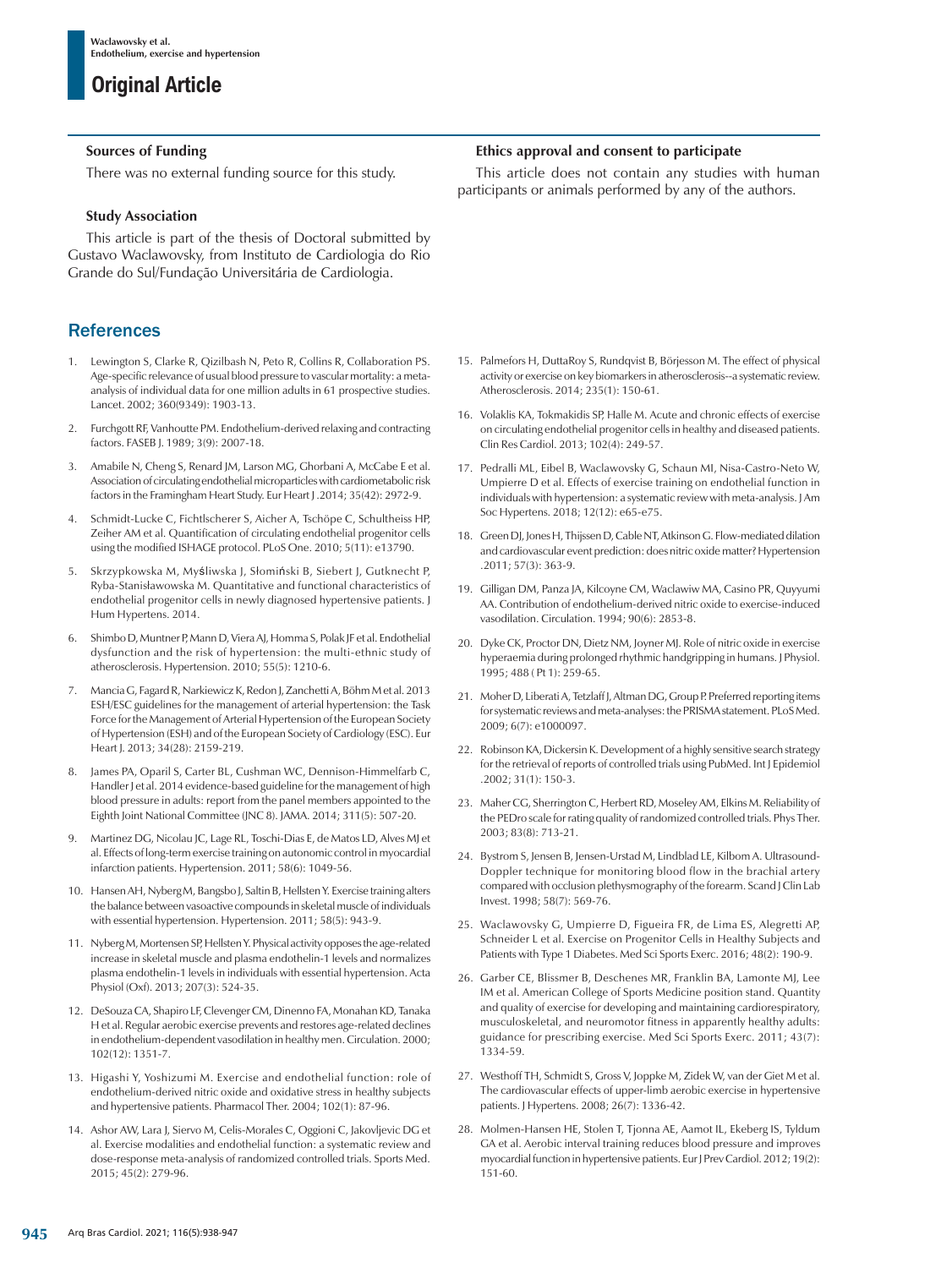- 29. Tinken TM, Thijssen DH, Hopkins N, Black MA, Dawson EA, Minson CT et al. Impact of shear rate modulation on vascular function in humans. Hypertension. 2009; 54(2): 278-85.
- 30. Zaros PR, Pires CE, Bacci M, Moraes C, Zanesco A. Effect of 6-months of physical exercise on the nitrate/nitrite levels in hypertensive postmenopausal women. BMC Womens Health. 2009; 9: 17.
- 31. Vongpatanasin W, Wang Z, Arbique D, Arbique G, Adams-Huet B, Mitchell JH et al. Functional sympatholysis is impaired in hypertensive humans. J Physiol .2011; 589(Pt 5): 1209-20.
- 32. Thomas GD. Functional sympatholysis in hypertension. Auton Neurosci. 2015; 188: 64-8.
- 33. Tinken TM, Thijssen DH, Hopkins N, Dawson EA, Cable NT, Green DJ. Shear stress mediates endothelial adaptations to exercise training in humans. Hypertension. 2010; 55(2): 312-8.
- 34. Beck DT, Casey DP, Martin JS, Emerson BD, Braith RW. Exercise training improves endothelial function in young prehypertensives. Exp Biol Med (Maywood). 2013; 238(4): 433-41.
- 35. Beck DT, Martin JS, Casey DP, Braith RW. Exercise training improves endothelial function in resistance arteries of young prehypertensives. J Hum Hypertens. 2014; 28(5): 303-9.
- 36. Westhoff TH, Franke N, Schmidt S, Vallbracht-Israng K, Meissner R, Yildirim H, et al. Too old to benefit from sports? The cardiovascular effects of exercise training in elderly subjects treated for isolated systolic hypertension. Kidney Blood Press Res .2007; 30(4): 240-7.
- 37. Westhoff TH, Franke N, Schmidt S, Vallbracht-Israng K, Zidek W, Dimeo F et al. Beta-blockers do not impair the cardiovascular benefits of endurance training in hypertensives. J Hum Hypertens. 2007; 21(6): 486-93.
- 38. Swift DL, Earnest CP, Blair SN, Church TS. The effect of different doses of aerobic exercise training on endothelial function in postmenopausal women with elevated blood pressure: results from the DREW study. Br J Sports Med. 2012; 46(10): 753-8.
- 39. Higashi Y, Sasaki S, Kurisu S, Yoshimizu A, Sasaki N, Matsuura H et al. Regular aerobic exercise augments endothelium-dependent vascular relaxation in normotensive as well as hypertensive subjects: role of endothelium-derived nitric oxide. Circulation .1999; 100(11): 1194-202.
- 40. Higashi Y, Sasaki S, Sasaki N, Nakagawa K, Ueda T, Yoshimizu A et al. Daily aerobic exercise improves reactive hyperemia in patients with essential hypertension. Hypertension. 1999; 33(1 Pt 2): 591-7.
- 41. Berezin A, Zulli A, Kerrigan S, Petrovic D, Kruzliak P. Predictive role of circulating endothelial-derived microparticles in cardiovascular diseases. Clin Biochem. 2015; 48(9): 562-8.
- 42. Tang EH, Vanhoutte PM. Endothelial dysfunction: a strategic target in the treatment of hypertension? Pflugers Arch. 2010; 459(6): 995-1004.
- 43. Feairheller DL, Diaz KM, Kashem MA, Thakkar SR, Veerabhadrappa P, Sturgeon KM et al. Effects of moderate aerobic exercise training on vascular health and blood pressure in African Americans. J Clin Hypertens (Greenwich). 2014; 16(7): 504-10.
- 44. Werner N, Kosiol S, Schiegl T, Ahlers P, Walenta K, Link A et al. Circulating endothelial progenitor cells and cardiovascular outcomes. N Engl J Med. 2005; 353(10): 999-1007.
- 45. Ribeiro F, Ribeiro IP, Alves AJ, do Céu Monteiro M, Oliveira NL, Oliveira J et al. Effects of exercise training on endothelial progenitor cells in cardiovascular disease: a systematic review. Am J Phys Med Rehabil. 2013; 92(11): 1020- 30.
- 46. McGowan CL, Visocchi A, Faulkner M, Verduyn R, Rakobowchuk M, Levy AS et al. Isometric handgrip training improves local flow-mediated dilation in medicated hypertensives. Eur J Appl Physiol. 2006; 98(4): 355-62.
- 47. Corretti MC, Anderson TJ, Benjamin EJ, Celermajer D, Charbonneau F, Creager MA et al. Guidelines for the ultrasound assessment of endothelialdependent flow-mediated vasodilation of the brachial artery: a report of the International Brachial Artery Reactivity Task Force. J Am Coll Cardiol. 2002; 39(2): 257-65.
- 48. Thijssen DH, Dawson EA, Black MA, Hopman MT, Cable NT, Green DJ. Brachial artery blood flow responses to different modalities of lower limb exercise. Med Sci Sports Exerc. 2009; 41(5): 1072-9.